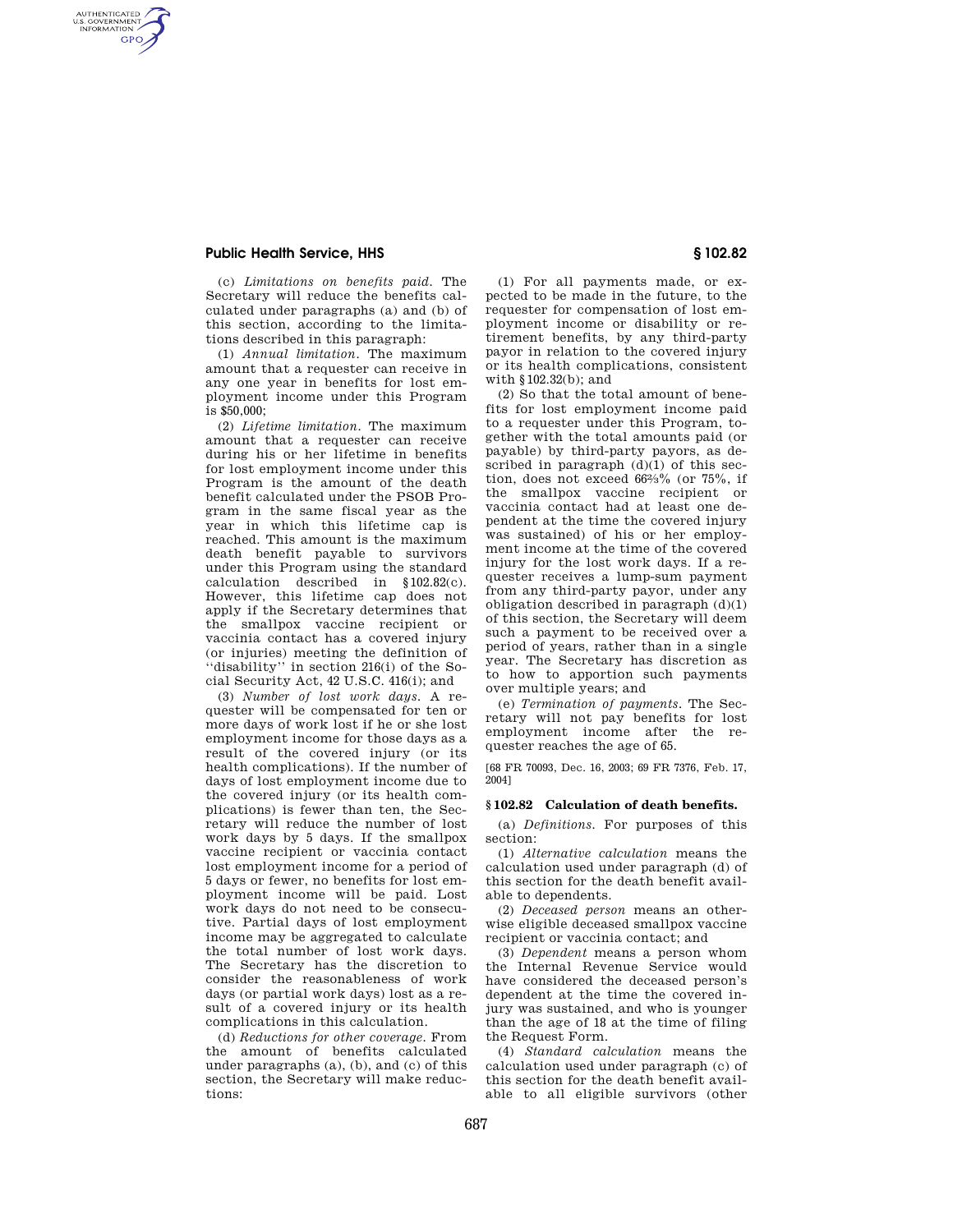than dependents who do not meet another category of eligible survivors, such as surviving eligible children).

(b) *General.* (1) If the legal guardian(s) of dependents younger than 18 years of age does not file a written selection to receive death benefits under the alternative calculation, as described in paragraph  $(d)(1)$  of this section, or if the Secretary does not approve such a selection, the Secretary will pay proportionate death benefits under the standard calculation to all of the eligible survivors with priority to receive death benefits under the standard calculation, as described in §102.11(b).

(2) If the Secretary approves a written selection to receive benefits under the alternative calculation, as described in paragraph  $(d)(1)$  of this section:

(i) If no other eligible survivors are of equal priority to receive death benefits, the Secretary will pay a death benefit in an amount calculated under the alternative calculation to the aggregate of the dependents on whose behalf the election was filed; and

(ii) If other eligible survivors are of equal priority to receive death benefits as the dependents receiving death benefits under the alternative calculation, the Secretary will pay the other eligible survivors a proportionate amount of the death benefit available and calculated under the standard calculation. In such circumstances, the Secretary will pay the aggregate of the dependents receiving a death benefit under the alternative calculation a proportionate share of the benefits available under that calculation (in place of the proportionate share of the death benefit that would be available under the standard calculation). For example, if a deceased smallpox vaccine recipient is survived by a dependent 10-year old child and a spouse who is not the child's legal guardian (e.g., the dependent child's parents were the deceased person and his or her former spouse), the surviving spouse would be able to receive his or her share of the death benefit under the standard calculation, and the dependent child's legal guardian, on behalf of the minor, would receive either the child's proportionate share of the death benefit under the standard calculation or the child's pro-

**§ 102.82 42 CFR Ch. I (10–1–10 Edition)** 

portionate share of the death benefit available under the alternative calculation (if the legal guardian filed a written selection for such a death benefit).

(c) *Standard calculation of death benefits.* (1) The maximum death benefit available under the standard calculation of death benefits is the amount of the comparable death benefit calculated under the PSOB Program in the same fiscal year as the year in which the death benefit under the standard calculation is paid under this Program (without regard to any reduction under the PSOB Program attributable to a limitation in appropriations), reduced by the total amount of benefits for lost employment income paid under this Program to the deceased person during his or her lifetime and to his or her estate after death.

(2) No death benefit will be paid under the standard calculation if a death benefit has been paid, or if survivors are eligible to receive a death benefit, under the PSOB Program with respect to the deceased person.

(3) No death benefit will be paid under the standard calculation if a disability benefit has been paid under the PSOB Program with respect to the deceased person. However, if the PSOB Program disability benefit paid was reduced because of a limitation on appropriations, a death benefit will be available under the standard calculation to the extent necessary to ensure that the total amount of disability benefits paid under the PSOB Program, together with the amount of death benefits paid under the standard calculation, equals the amount of the death benefit described in paragraph  $(c)(1)$  of this section.

(4) Death benefits will be paid under the standard calculation in a lump sum.

(d) *Alternative calculation of death benefits available to surviving dependents younger than the age of 18.* If a deceased smallpox vaccine recipient or vaccinia contact had at least one dependent who is younger than the age of 18 (and will be younger than the age of 18 at the time of the payment), the legal guardian(s) of all such dependents may request benefits under the alternative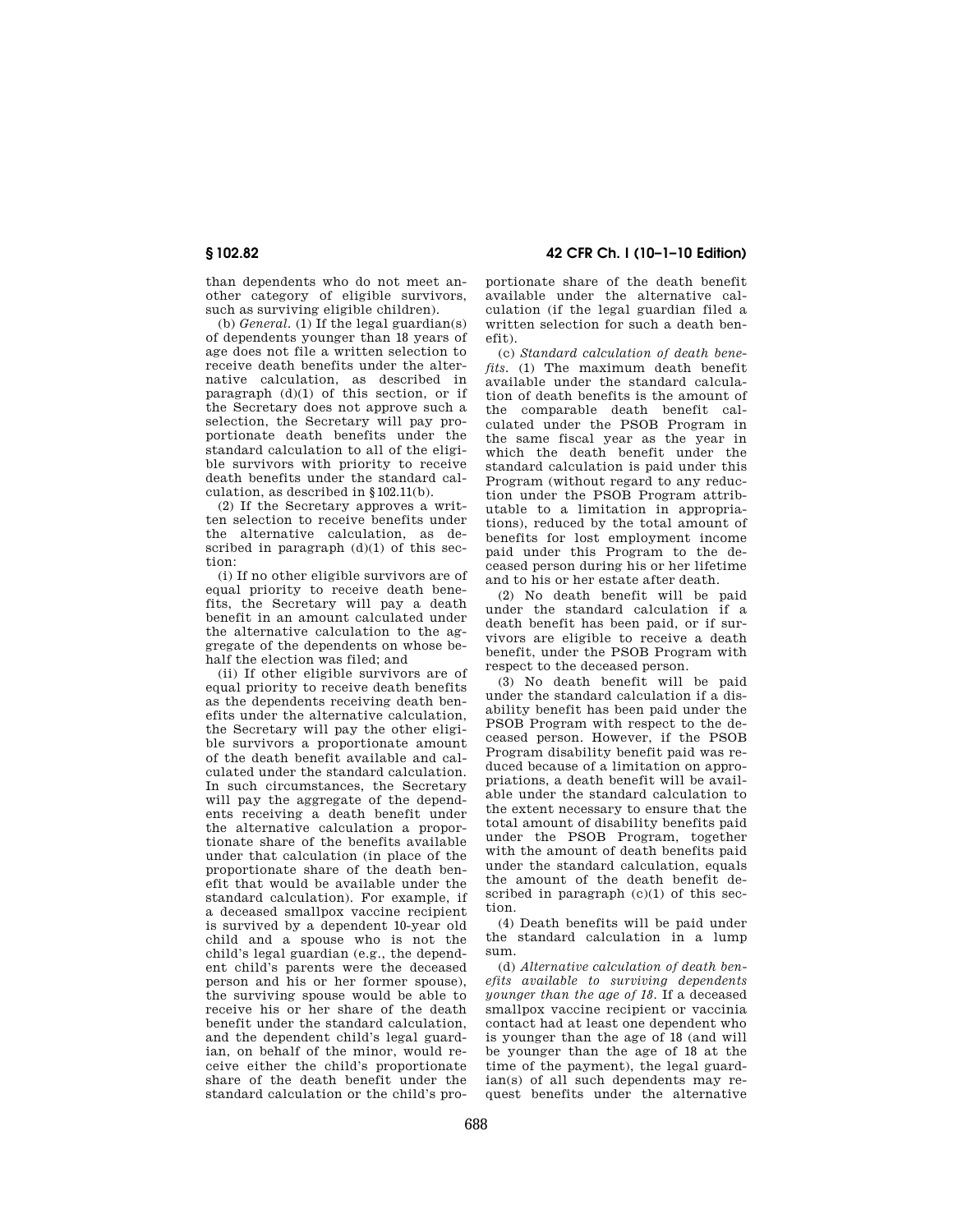## **Public Health Service, HHS § 102.82**

calculation described in this paragraph. To receive such a benefit, the legal guardian, on behalf of all such dependents for whom he or she is the legal guardian, must file a selection to receive benefits under the alternative calculation, as described in paragraph  $(d)(1)$  of this section. If multiple dependents have different legal guardians, each legal guardian is responsible for requesting benefits under the standard calculation or for filing a selection for a death benefit under the alternative calculation. If a single dependent has more than one legal guardian, one legal guardian may file the selection. Payments made under the alternative calculation will be made to the legal guardian(s) of all of the dependents on behalf of all of those dependents until they reach the age of 18.

(1) *Selection of benefits under alternative calculation.* Before a payment of a death benefit will be approved under the alternative calculation, the legal guardian(s) of the dependents for whom he or she is the legal guardian must file a written selection, on behalf of all such dependents, to receive a death benefit under the alternative calculation. If such a selection is approved by the Secretary, these dependents will be paid a proportionate share of the death benefit under the alternative calculation in place of the proportionate share of benefits that would otherwise be available to them under the standard calculation.

(2) *Amount of payments.* The maximum death benefit available under this paragraph is 75% of the deceased person's income (including income from self-employment) at the time he or she sustained the covered injury that resulted in death, adjusted to account for inflation (as appropriate), except as follows:

(i) The maximum payment of death benefits that may be made on behalf of the aggregate of the dependents in any one year is \$50,000;

(ii) All payments made under this paragraph will stop once the youngest of the dependents reaches the age of 18.

(3) *Reductions for other coverage.* The total amount of death benefits provided under the alternative calculation will be reduced so that the total amount of payments made (or expected

to be made) under obligations described in paragraph  $(d)(3)(i)$  of this section, together with the death benefits paid under the alternative calculation, is not greater than the amount of payments described in paragraph (d)(2) of this section. In other words, the total amount of death benefits paid to dependents under the alternative calculation may be reduced if third-party payors have paid (or are expected to pay) for certain benefits so that such dependents will receive a total sum (combining the death benefit paid under the alternative calculation and the actual and expected benefits paid for by third-party payors) that is not greater than the death benefit that would be available under the alternative calculation if no third-party payor existed to pay such benefits.

(i) The amount of death benefits paid under the alternative calculation will be reduced for all payments made, or expected to be made in the future, by any third-party payor for:

(A) Compensation for the deceased person's loss of employment income on behalf of the dependents or their legal guardian(s);

(B) Disability, retirement, or death benefits in relation to the deceased person (including, but not limited to, death and disability benefits under the PSOB Program) on behalf of the dependents or their legal guardian(s); and

(C) Life insurance benefits on behalf of the dependents.

(ii) In calculating such reductions, the Secretary will deem any lump-sum payment made by a third-party payor under any obligation described in paragraph  $(d)(3)(A)$  of this section, as received over a period of years, rather than in a single year. The Secretary has discretion as to how to apportion such payments over multiple years.

(4) *Timing of payments.* Payments made under this paragraph will be made on an annual basis, beginning at the time of the initial payment, to the legal guardian(s) on behalf of the aggregate of the dependents receiving the payment. In the year in which the youngest dependent reaches the age of 18, payments under this section will be paid on a pro rata basis for the period of time before that dependent reaches the age of 18. Once a dependent reaches